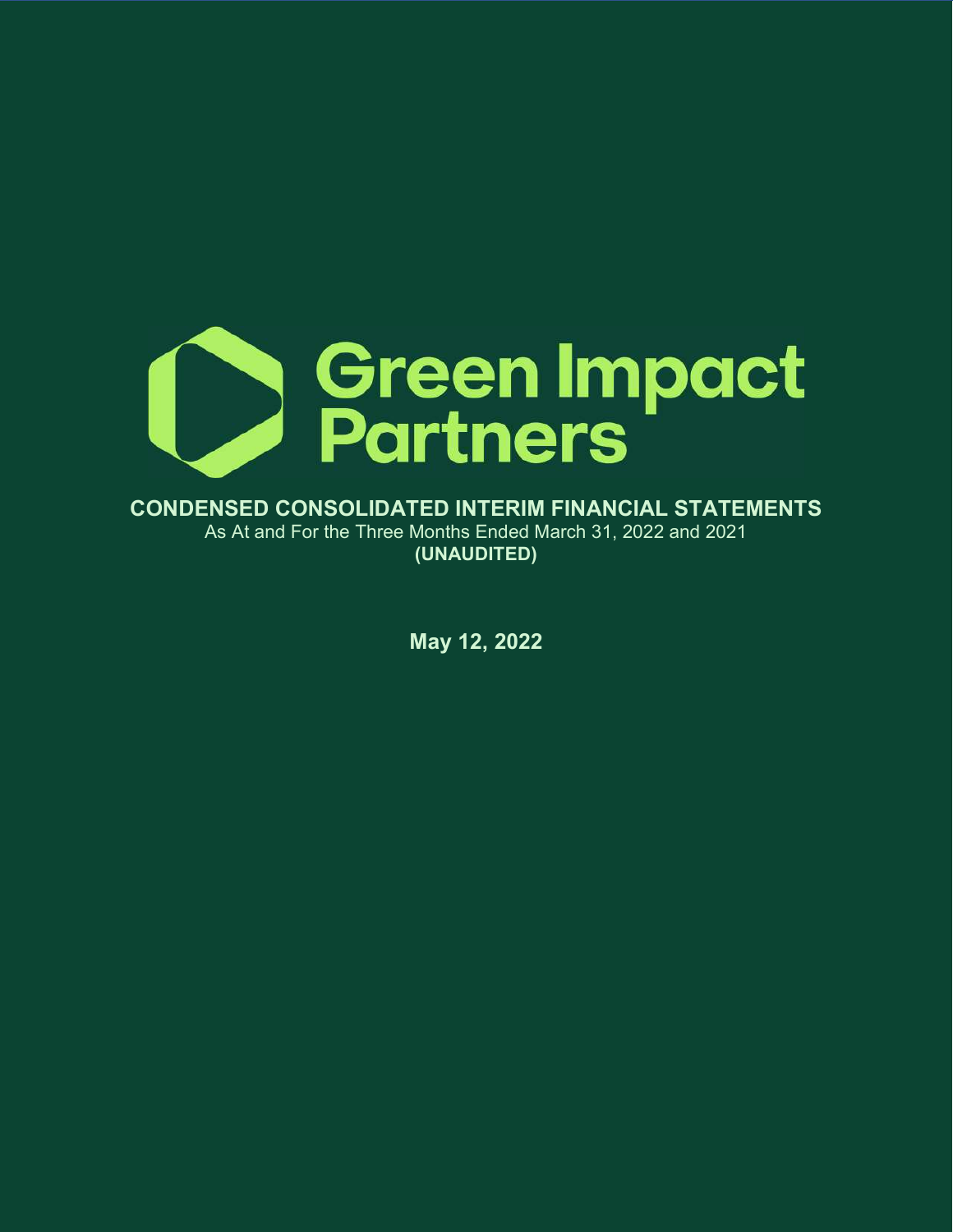# REVIEW OF INTERIM FINANCIAL STATEMENTS

Under National Instrument 51-102, Part 4, subsection 4.3(3)(a), if an auditor has not performed a review of the consolidated interim financial statements, the financial statements must be accompanied by a notice indicating that the financial statements have not been reviewed by an auditor.

The accompanying unaudited condensed consolidated interim financial statements of Green Impact Partners Inc. have been prepared by management and are the responsibility of management.

Green Impact Partners Inc.'s independent auditor has not performed a review of the accompanying unaudited condensed consolidated interim financial statements in accordance with the standards established by CPA Canada for a review of interim financial statements by an entity's auditor.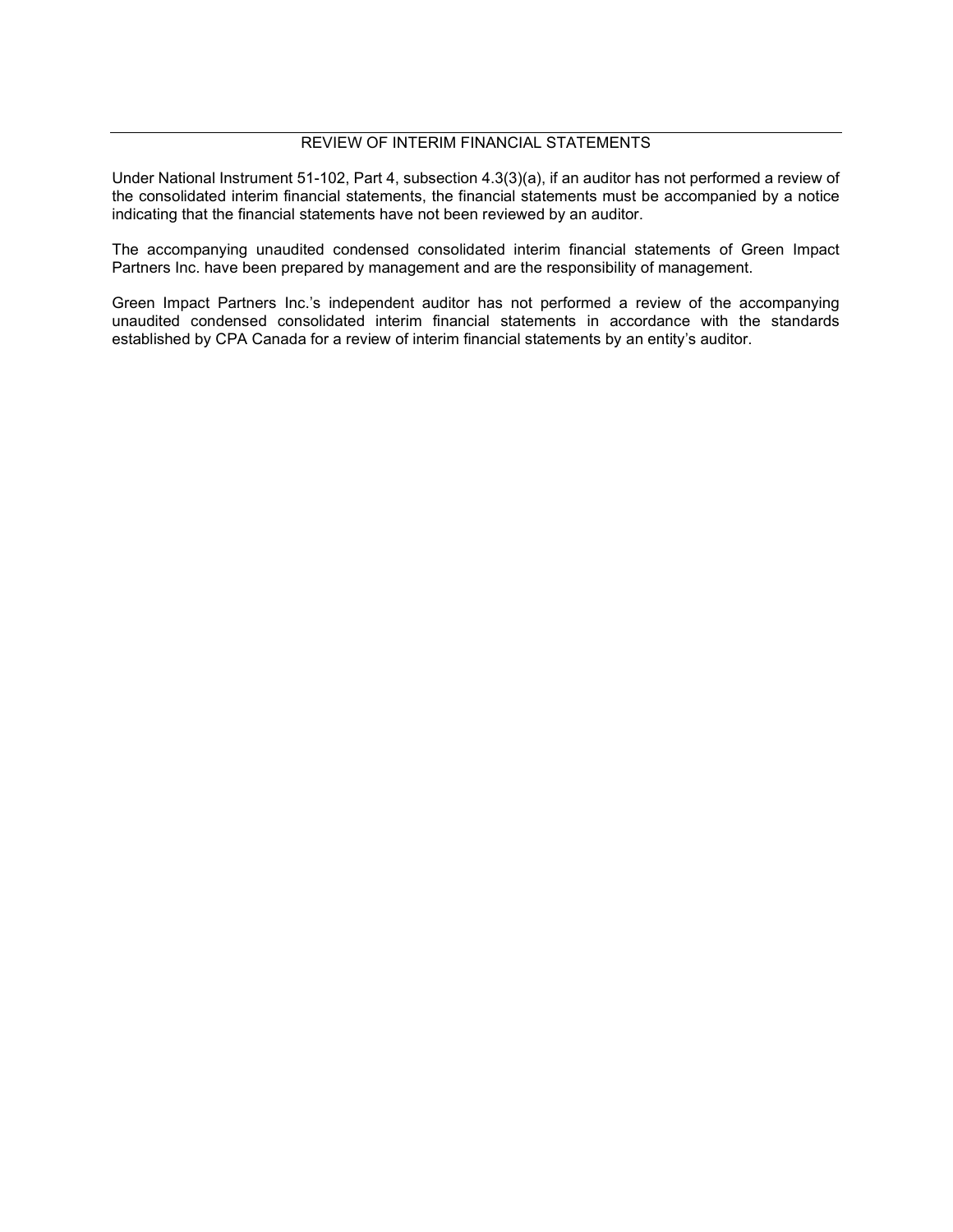CONDENSED CONSOLIDATED STATEMENTS OF FINANCIAL POSITION (Unaudited) (Thousands of Canadian dollars)

|                                                          | <b>Note</b>             | March 31,<br>2022 | December 31,<br>2021 |
|----------------------------------------------------------|-------------------------|-------------------|----------------------|
| <b>ASSETS</b>                                            |                         |                   |                      |
| <b>Current Assets</b>                                    |                         |                   |                      |
| Cash and cash equivalents<br>Trade and other receivables | $\overline{\mathbf{4}}$ | 1,437             | 4,498                |
| Inventory                                                |                         | 22,729<br>1,550   | 16,535<br>1,038      |
| Other current assets                                     | 4                       | 782               | 1,489                |
| <b>Total Current Assets</b>                              |                         | 26,498            | 23,560               |
| Property, plant and equipment                            | 5                       | 155,966           | 143,795              |
| Long-term investments                                    |                         | 2,803             | 2,803                |
| Intangible assets                                        | 6                       | 1,702             | 1,781                |
| Goodwill<br>Deferred income tax assets                   |                         | 3,001             | 3,001                |
| <b>Total Assets</b>                                      |                         | 1,202<br>191,172  | 1,130<br>176,070     |
|                                                          |                         |                   |                      |
| <b>LIABILITIES AND SHAREHOLDERS' EQUITY</b>              |                         |                   |                      |
| <b>Current Liabilities</b>                               |                         |                   |                      |
| Accounts payable and accrued liabilities                 | 4                       | 31,480            | 21,020               |
| Current portion of long-term debt                        | 7                       | 282               | 232                  |
| Other current liabilities                                | 8                       | 8,514             |                      |
| <b>Total Current Liabilities</b>                         |                         | 40,276            | 21,252               |
| Long-term debt                                           | $\overline{7}$          | 8,789             | 136                  |
| Other long-term liabilities                              | 8                       | 1,810             | 9,288                |
| Asset retirement obligation                              | 9                       | 12,368            | 14,287               |
| Deferred income tax liabilities                          |                         | 3,338             | 3,368                |
| <b>Total Liabilities</b>                                 |                         | 66,581            | 48,331               |
| <b>Shareholders' Equity</b>                              |                         |                   |                      |
| Share capital                                            | 10                      | 110,297           | 112,856              |
| Contributed surplus                                      | 12                      | 422               | 36                   |
| Accumulated other comprehensive income                   |                         | (153)             | 293                  |
| Retained earnings<br><b>Total Shareholder's Equity</b>   |                         | 1,214<br>111,780  | 1,759<br>114,944     |
|                                                          |                         |                   |                      |
| Non-controlling interests                                | 13                      | 12,811            | 12,795               |
| <b>Total Liabilities and Shareholders' Equity</b>        |                         | 191,172           | 176,070              |

The accompanying Notes are an integral part of these condensed consolidated interim financial statements

Approved by the Board of Directors of Green Impact Partners Inc.

(signed) "Geeta Sankappanavar" (signed) "Jesse Douglas" GEETA SANKAPPANAVAR, DIRECTOR JESSE DOUGLAS, DIRECTOR & CEO GEETA SANKAPPANAVAR, DIRECTOR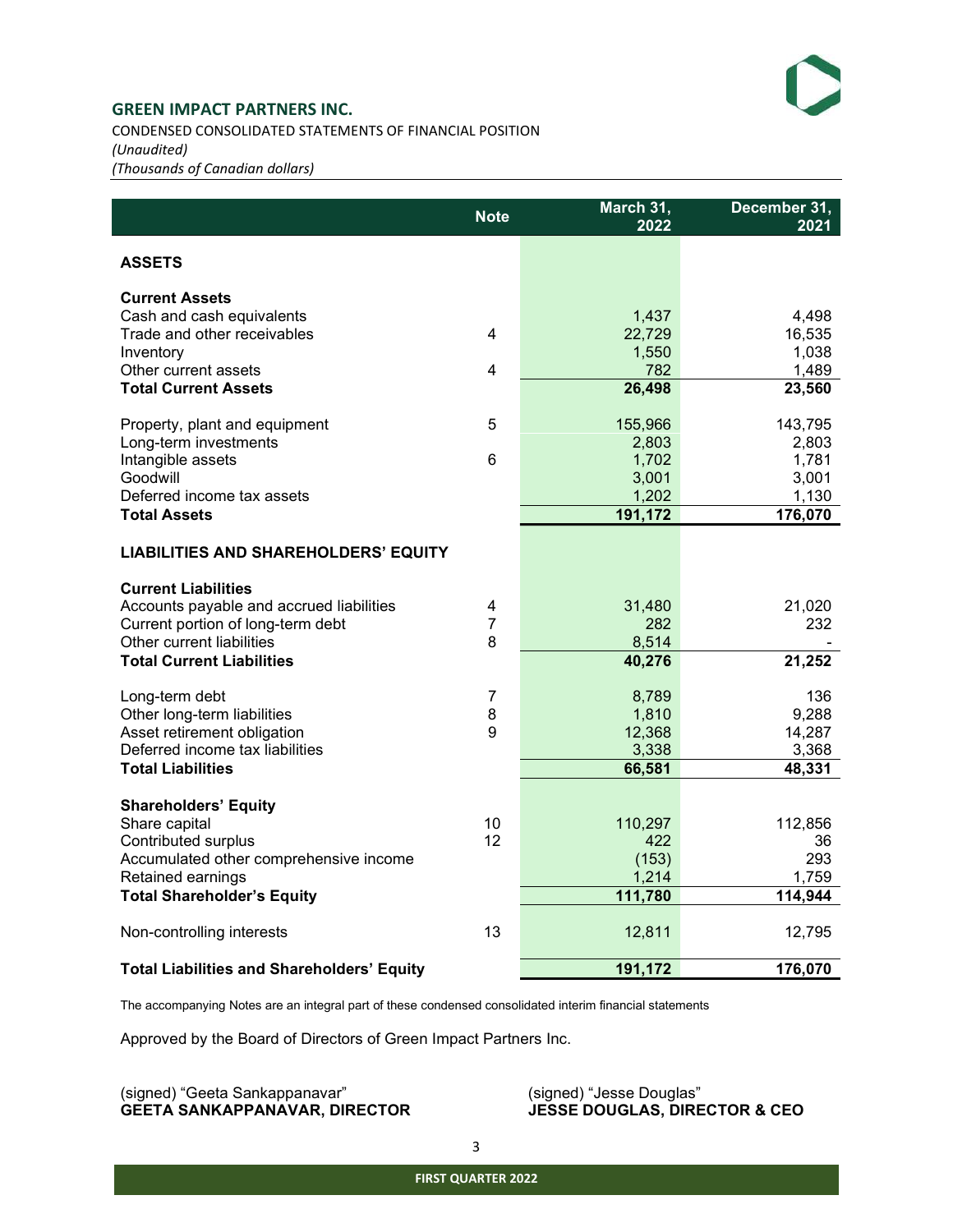

CONDENSED CONSOLIDATED STATEMENTS OF INCOME (LOSS) AND COMPREHENSIVE INCOME (LOSS) FOR THE THREE MONTHS ENDED MARCH 31,

(Unaudited)

(Thousands of Canadian dollars, except per share amounts)

|                                                              | <b>Note</b> | 2022           | 2021   |
|--------------------------------------------------------------|-------------|----------------|--------|
| Revenue                                                      |             | 44,787         | 27,788 |
| Direct costs                                                 |             | 42,413         | 25,791 |
| <b>Gross Margin</b>                                          |             | 2,374          | 1,997  |
| <b>Operating Expenses:</b>                                   |             |                |        |
| Depreciation and amortization                                | 5,6         | 1,305          | 1,070  |
| Salaries and wages                                           |             | 416            | 568    |
| Selling, general and administration                          |             | 752            | 123    |
|                                                              |             | 2,473          | 1,761  |
| <b>Income (Loss) from Operations</b>                         |             | (99)           | 236    |
| <b>Non-Operating Expense (Income):</b>                       |             |                |        |
| Finance costs                                                | 14          | 121            | 517    |
| Share-based compensation                                     | 12          | 386            |        |
|                                                              |             | 507            | 517    |
| <b>Loss Before Income Tax</b>                                |             | (606)          | (281)  |
| <b>Income Tax:</b>                                           |             |                |        |
| Current tax expense (recovery)                               |             | 11             |        |
| Deferred tax expense (recovery)                              |             | (88)           | (100)  |
|                                                              |             | (77)           | (100)  |
| <b>Net Loss</b>                                              |             | (529)          | (181)  |
| <b>Net Loss Attributable to:</b>                             |             |                |        |
| Shareholders of the Company                                  |             | (545)          | (181)  |
| Non-controlling interest                                     | 13          | 16             |        |
|                                                              |             | (529)          | (181)  |
| Currency translation adjustment<br><b>Comprehensive loss</b> |             | (446)<br>(975) | (181)  |
|                                                              |             |                |        |
| <b>Comprehensive Loss Attributable to:</b>                   |             |                |        |
| Shareholders of the Company                                  |             | (982)          | (181)  |
| Non-controlling interest                                     | 13          | 7<br>(975)     | (181)  |
| <b>Net Loss per Common Share:</b>                            |             |                |        |
| <b>Basic</b>                                                 | 11          | (0.03)         | (0.02) |
| Fully diluted                                                | 11          | (0.03)         | (0.02) |

The accompanying notes are an integral part of these condensed consolidated interim financial statements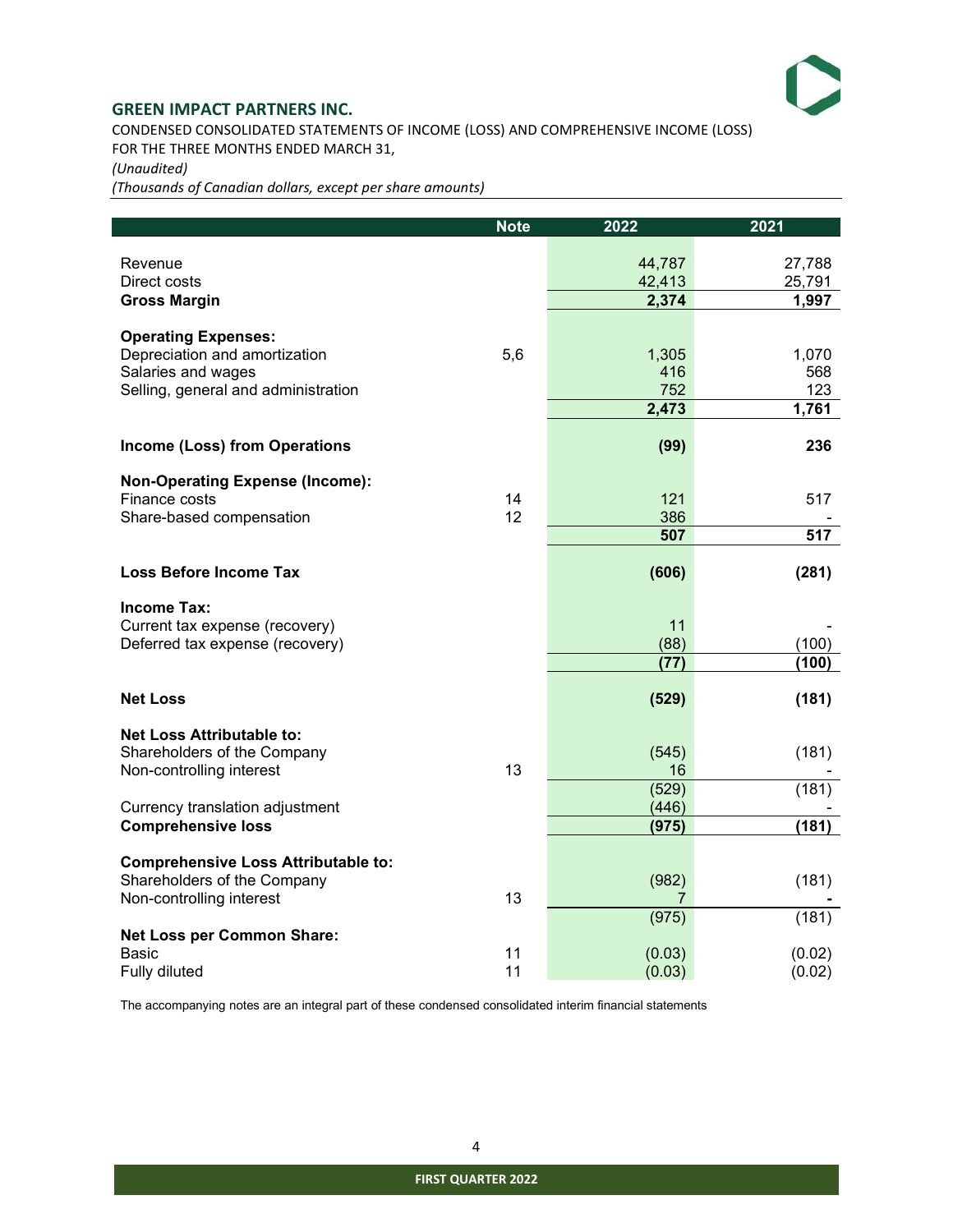CONDENSED CONSOLIDATED STATEMENTS OF CASH FLOW FOR THE THREE MONTHS ENDED MARCH 31, (Unaudited) (Thousands of Canadian dollars)

|                                                                                   | <b>Note</b>         | 2022          | 2021     |
|-----------------------------------------------------------------------------------|---------------------|---------------|----------|
|                                                                                   |                     |               |          |
| <b>OPERATING ACTIVITIES</b>                                                       |                     |               |          |
| Net income (loss) including non-controlling interest<br>Items not affecting cash: |                     | (529)         | (181)    |
| Depreciation and amortization                                                     |                     | 1,305         | 1,070    |
| Deferred income tax (recovery)/expense                                            |                     | (88)          | (100)    |
| Share-based compensation                                                          | 12                  | 386           |          |
| Finance cost                                                                      | 14                  | 121           | 517      |
| <b>Funds from operations</b>                                                      |                     | 1,195         | 1,306    |
| Changes in non-cash working capital                                               |                     | 3,750         | (1, 307) |
| <b>Cash from operations</b>                                                       |                     | 4,945         | (1)      |
| <b>INVESTING ACTIVITIES</b>                                                       |                     |               |          |
| Additions to property, plant and equipment                                        | 5                   | (13, 643)     | (85)     |
| Cash used in investing activities                                                 |                     | (13, 643)     | (85)     |
|                                                                                   |                     |               |          |
| <b>FINANCING ACTIVITIES</b>                                                       |                     |               |          |
| Proceeds from/(repayment) of debt<br>Interest paid on long-term debt              | $\overline{7}$<br>7 | 8,205<br>(26) | (408)    |
| Change in net parent investment                                                   |                     |               | 435      |
| Treasury shares acquired                                                          | 10                  | (2, 559)      |          |
| Cash from (used in) financing activities                                          |                     | 5,620         | 27       |
|                                                                                   |                     |               |          |
| Impact of foreign currency translation on cash                                    |                     | 17            |          |
| Increase (decrease) in cash and equivalents                                       |                     | (3,061)       | (59)     |
| Cash & cash equivalents (borrowings) beginning of year                            |                     | 4,498         | 2        |
| Cash and cash equivalents (borrowings) end of year                                |                     | 1,437         | (57)     |

The accompanying notes are an integral part of these condensed consolidated interim financial statements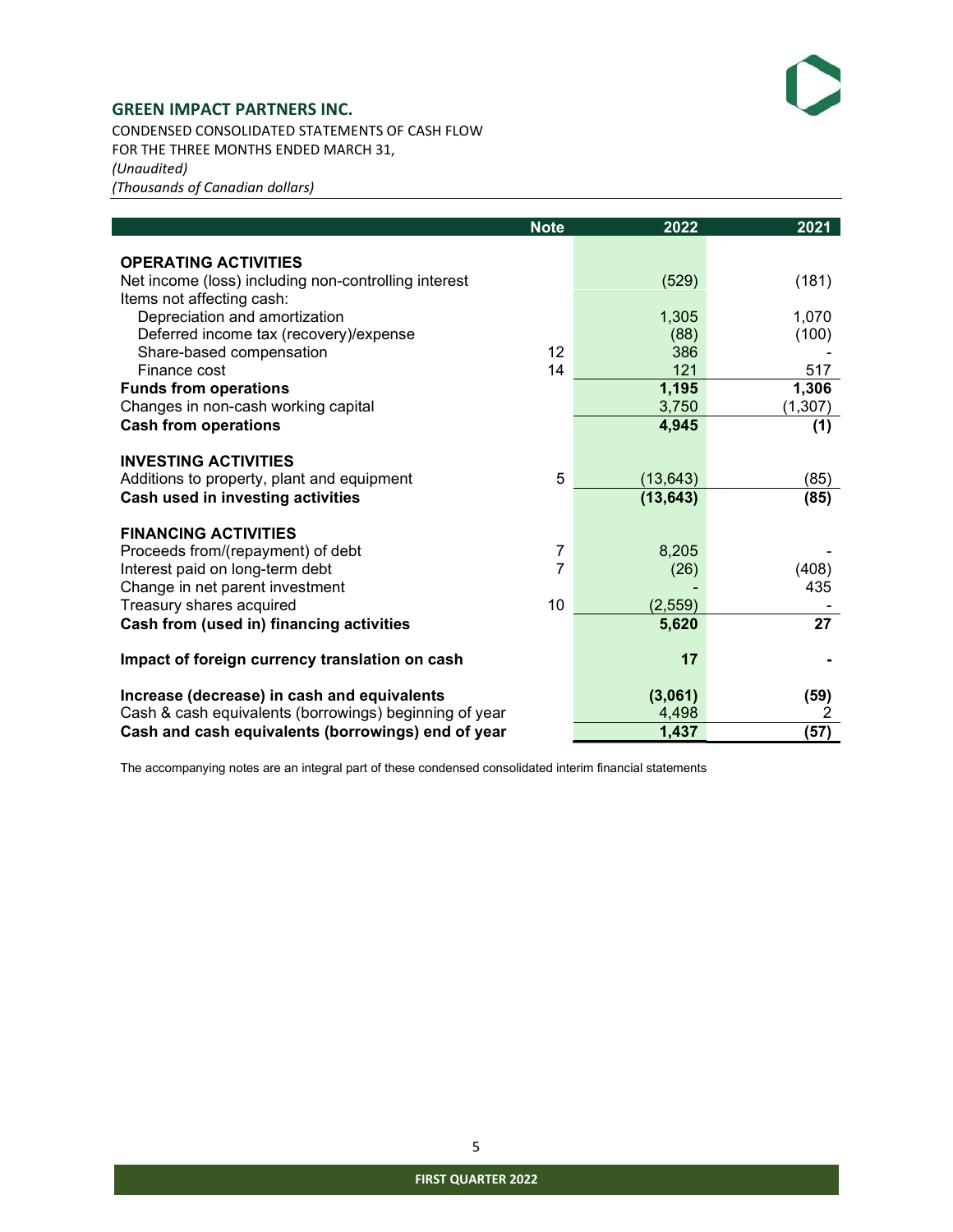

CONDENSED CONSOLIDATED STATEMENTS OF EQUITY FOR THE THREE MONTHS ENDED MARCH 31, (Unaudited) (Thousands of Canadian dollars)

|                                                       | <b>Note</b> | 2022    | 2021   |
|-------------------------------------------------------|-------------|---------|--------|
| <b>NET PARENT INVESTMENT</b>                          |             |         |        |
| Balance, beginning of period                          |             |         | 22.896 |
| Changes in net parent investment                      |             |         | 435    |
| Balance, end of period                                |             |         | 23,331 |
|                                                       |             |         |        |
| <b>SHARE CAPITAL</b>                                  |             |         |        |
| Balance, beginning of period                          |             | 112,856 |        |
| Treasury shares acquired                              | 10          | (2,559) |        |
| Balance, end of period                                |             | 110,297 |        |
|                                                       |             |         |        |
| <b>CONTRIBUTED SURPLUS</b>                            |             |         |        |
| Balance, beginning of period                          |             | 36      |        |
| Share-based compensation                              | 12          | 386     |        |
| Balance, end of period                                |             | 422     |        |
|                                                       |             |         |        |
| <b>ACCUMULATED OTHER COMPRENSIVE LOSS</b>             |             |         |        |
| Balance, beginning of period                          |             | 293     |        |
| Currency translation adjustment                       |             | (446)   |        |
| <b>Balance, end of period</b>                         |             | (153)   |        |
|                                                       |             |         |        |
| <b>RETAINED EARNINGS</b>                              |             |         |        |
| Balance, beginning of period                          |             | 1.759   | 2.555  |
| Net loss attributable to shareholders' of the Company |             | (545)   | (181)  |
| Balance, end of period                                |             | 1,214   | 2,374  |
|                                                       |             |         |        |
| <b>Total Shareholders' Equity</b>                     |             | 111,780 | 25,705 |

The accompanying Notes are an integral part of these condensed consolidated interim financial statements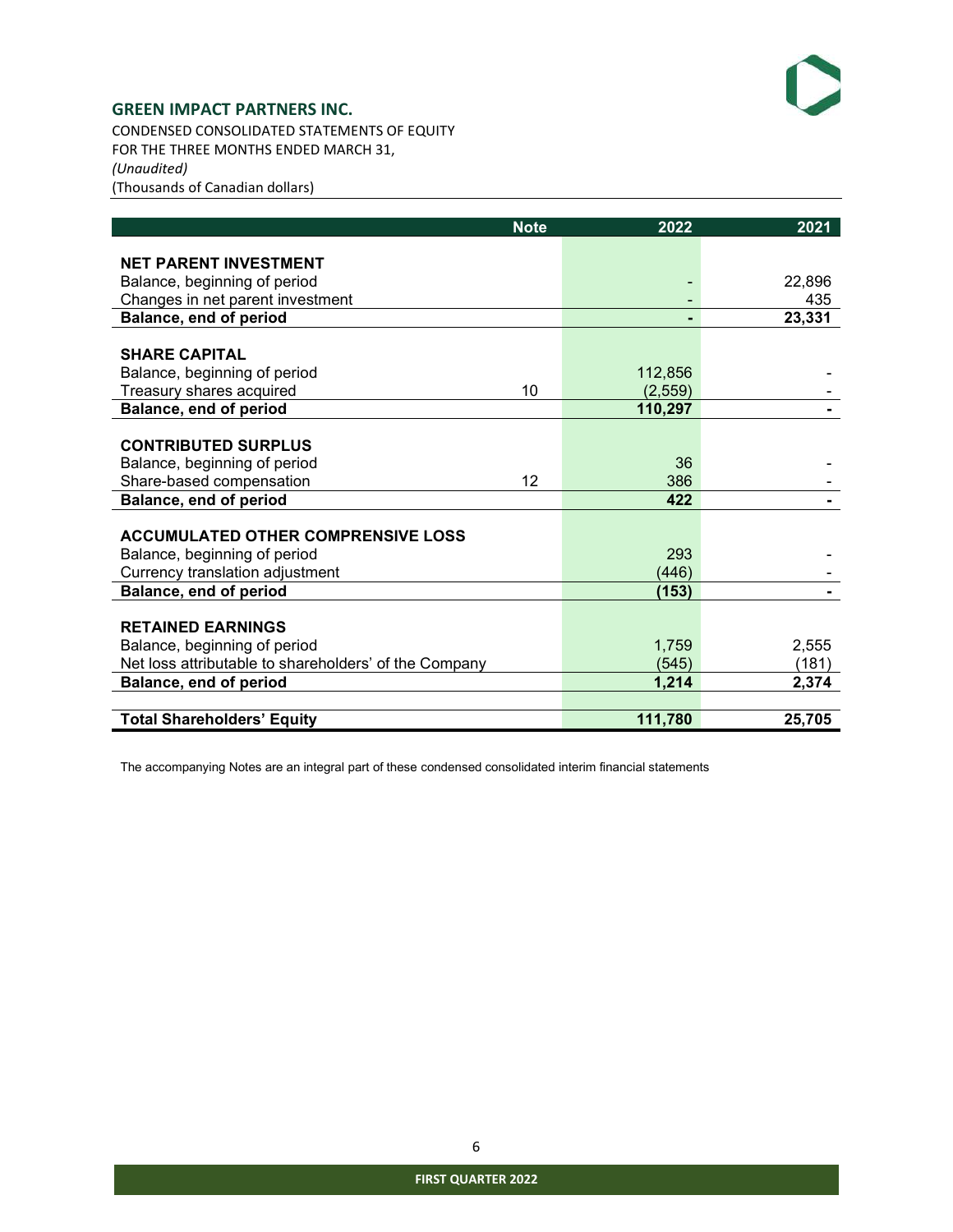## GREEN IMPACT PARTNERS INC. NOTES TO THE CONDENSED CONSOLIDATED INTERIM FINANCIAL STATEMENTS As at and for the three months ended March 31, 2022 and 2021 (Unaudited) (All tabular amounts presented in thousands of Canadian dollars except share amounts)

## 1. DESCRIPTION OF THE BUSINESS

Green Impact Partners Inc. ("GIP" or the "Company") was incorporated on May 2, 2011, under the British Columbia Business Corporations Act. The Company's common shares are traded on the TSX Venture Exchange under the symbol "GIP". The Company's registered address is 666 Burrard St. #2500, Vancouver, British Columbia, V6C 2X8.

The Company is a clean energy company with an operating portfolio of water and solids treatment and recycling facilities in North America. The Company also has a portfolio of renewable natural gas and clean energy development projects.

## 2. BASIS OF PRESENTATION

#### a) Statement of Compliance

These consolidated interim financial statements (the "financial statements") have been prepared by management using accounting policies consistent with International Financial Reporting Standards ("IFRS") and in accordance with International Accounting Standard ("IAS") 34, Interim Financial Reporting, as issued by the International Accounting Standards Board. The financial statements do not include all the information required for full annual statements and should be read in conjunction with the audited annual consolidated financial statements of the Company for the years ended December 31, 2021 and 2020.

These financial statements were approved by the Company's Board of Directors on May 12, 2022.

#### b) Basis of Measurement

These consolidated interim financial statements have been prepared on a historical cost basis, except for certain financial instruments, which have been measured at fair value. All values are rounded to the nearest thousand dollar, except where otherwise indicated.

These consolidated financial statements are presented in Canadian dollars which is the presentation currency of the Company and its subsidiaries. The functional currency of the Company and its subsidiaries is Canadian dollars except for three subsidiaries which have a functional currency of US dollars.

The accounting policies and significant accounting judgments, estimates, and assumptions used in these unaudited interim condensed consolidated financial statements are consistent with those described in Notes 3, 4 and 5 of the Company's audited consolidated financial statements for the years ended December 31, 2021 and 2020.

# 3. SIGNIFICANT ESTIMATES AND JUDGMENTS

The timely preparation of the Company's financial statements requires management to make judgments, estimates and assumptions that affect the reported assets, liabilities, revenues, expenses, gains, losses, and the disclosure of contingent liabilities. Uncertainty about these assumptions and estimates could result in outcomes that require a material adjustment to the carrying amount of the asset or liability affected in future periods. The estimates and underlying assumptions are reviewed by management on an ongoing basis, with any adjustments recognized in the period in which the estimate is revised.

The key estimates and judgments concerning the future and other key sources of estimation uncertainty at the reporting date that have a significant risk of causing a material adjustment to the carrying amounts of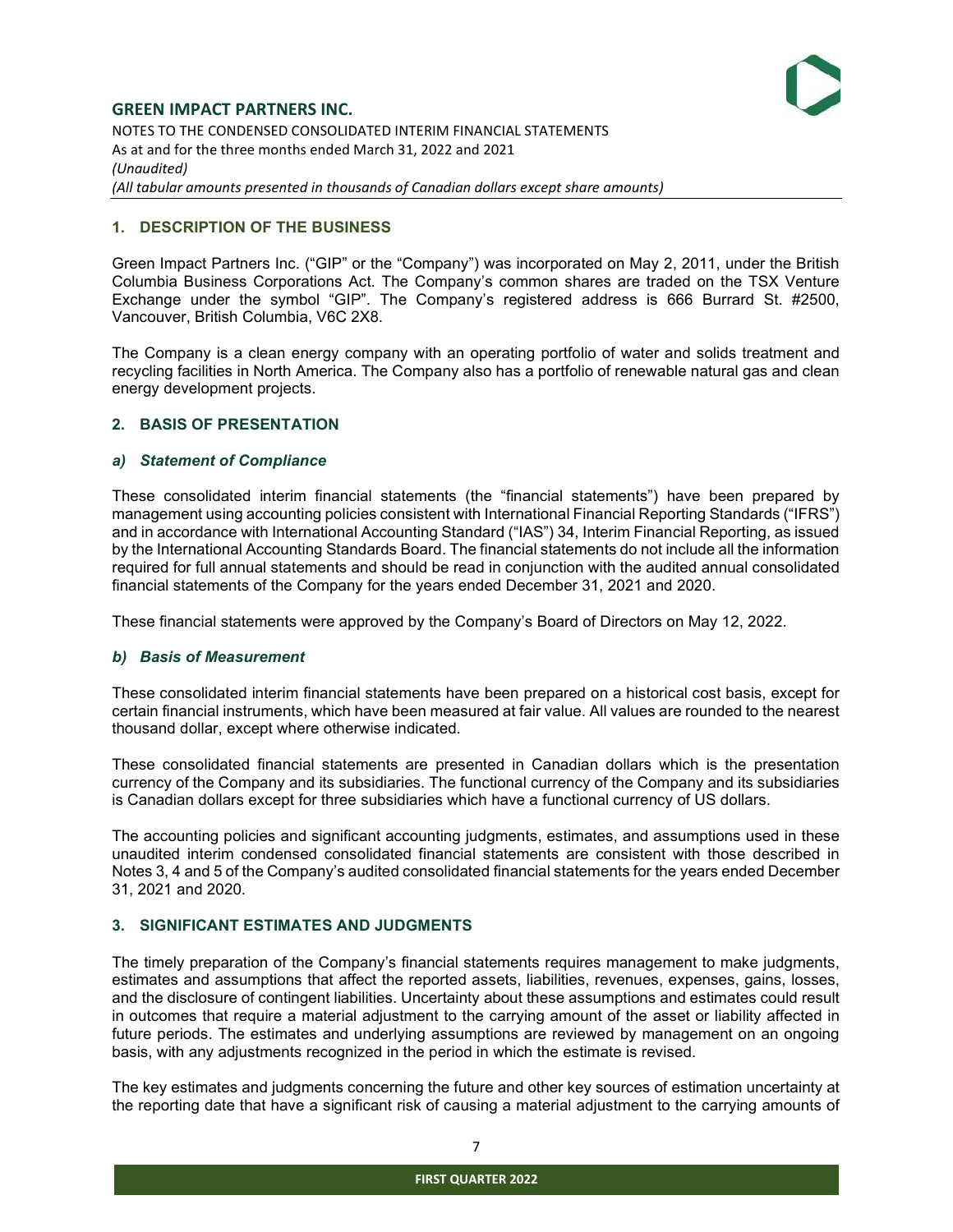

# GREEN IMPACT PARTNERS INC. NOTES TO THE CONDENSED CONSOLIDATED INTERIM FINANCIAL STATEMENTS As at and for the three months ended March 31, 2022 and 2021 (Unaudited)

(All tabular amounts presented in thousands of Canadian dollars except share amounts)

assets and liabilities include those related to the determination of cash generating units, depreciation and amortization, recoverability of assets, asset retirement obligations and accretion, other provisions and contingent liabilities, inventories, deferred income taxes, provision for expected credit losses, fair value of financial instruments, purchase price equations, and net investments in foreign subsidiaries. Readers are cautioned that the preceding list is not exhaustive and other items may also be affected by estimates and judgments.

## 4. FINANCIAL RISK MANAGEMENT

## a) Accounts receivable and other current assets

|                                 | <b>March 31, 2022</b> | <b>December 31, 2021</b> |
|---------------------------------|-----------------------|--------------------------|
| Trade receivables               | 3,554                 | 3,441                    |
| Other receivables               | 19,175                | 13,094                   |
| Allowance for doubtful accounts | -                     |                          |
|                                 | 22,729                | 16,535                   |
|                                 |                       |                          |
| <b>Aged trade receivables</b>   |                       |                          |
| Current (<30 days)              | 2,595                 | 2,450                    |
| 31-60 days                      | 393                   | 543                      |
| 61-90 days                      | 16                    | 165                      |
| >90 days                        | 550                   | 283                      |
|                                 | 3,554                 | 3.441                    |

Other receivables represent amounts accrued on energy marketing revenue, which is collected in the month following the associated sales and is therefore all current. The entire balance was collected subsequent to March 31, 2022.

## Other current assets

The composition of other current assets is as follows:

|                            | <b>March 31, 2022</b> | <b>December 31, 2021</b> |
|----------------------------|-----------------------|--------------------------|
| Prepaid expenses           | 782                   | 778                      |
| Short-term promissory note | $\blacksquare$        | 711                      |
|                            | 782                   | .489                     |

The short-term promissory note of \$0.6 million USD (\$0.7 million CAD) at December 31, 2021 represented a payment made in relation to a pre-development renewable natural gas project in the Iowa. The payment was made by way of a promissory note that was to remain outstanding while definitive agreement negotiations between the Company and the developer proceeded. The intent of the definitive agreements was to provide the Company the opportunity to invest future equity into the project. During the three months ended March 31, 2022, definitive agreements were executed and consequently this promissory note was converted into an interest in the project. In addition to the conversion of the promissory note to an interest in the project, the Company incurred a \$0.7 million USD (\$0.9 million CAD) developer fee that has been recorded as other current and/or long-term liabilities as outlined in Note 8.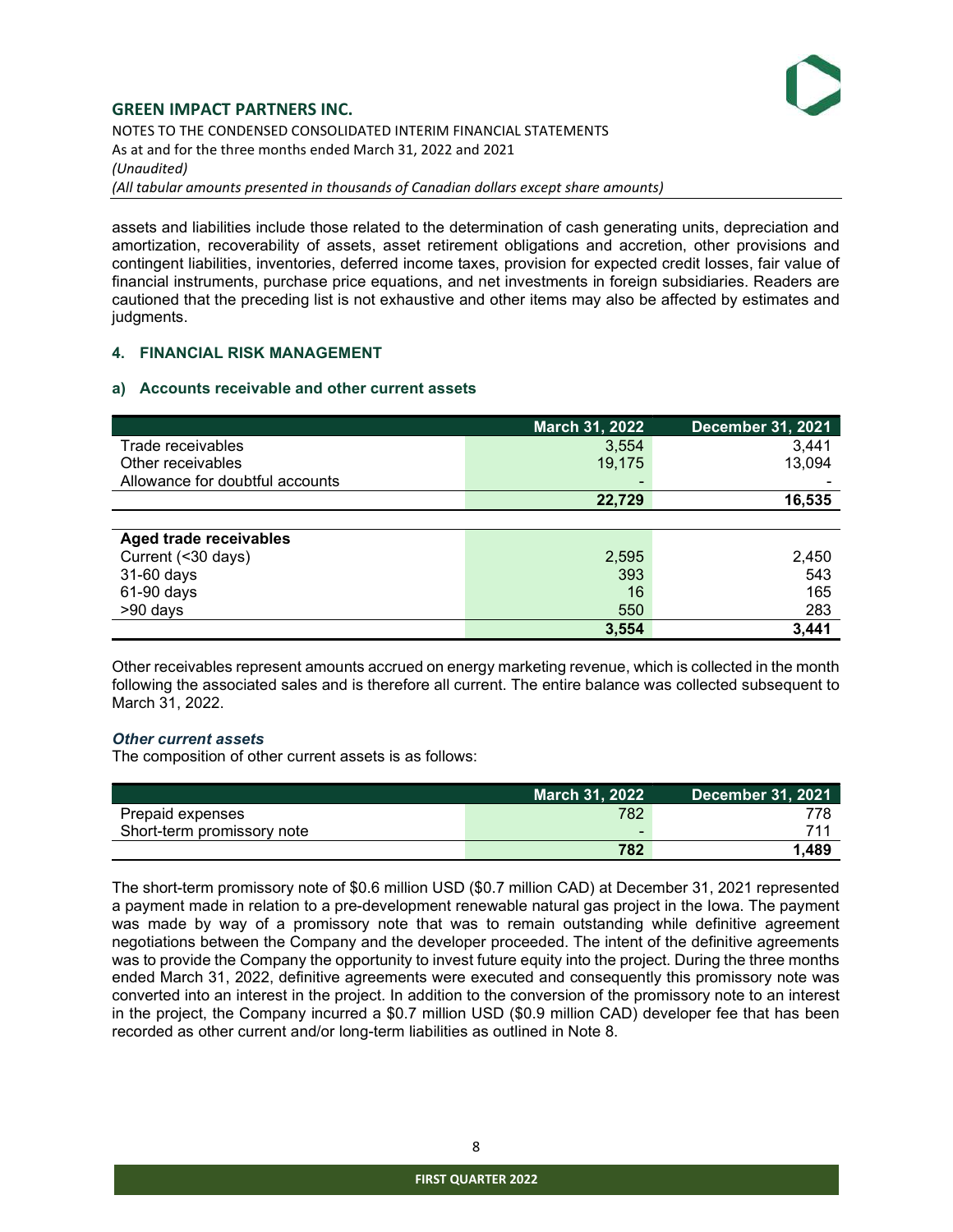NOTES TO THE CONDENSED CONSOLIDATED INTERIM FINANCIAL STATEMENTS As at and for the three months ended March 31, 2022 and 2021 (Unaudited) (All tabular amounts presented in thousands of Canadian dollars except share amounts)

#### a) Liquidity risk and capital management

The following are undiscounted contractual maturities of financial liabilities, including estimated interest as at March 31, 2022:

| <b>As at March 31, 2022</b>        | Total  | < 1 Year                 | 1-3 Years      | 4-5 Years | After 5<br><b>Years</b> |
|------------------------------------|--------|--------------------------|----------------|-----------|-------------------------|
| AP and accrued liabilities         | 31,480 | 31.480                   | $\blacksquare$ |           |                         |
| Other current liabilities          | 8,975  | 8,975                    | ۰              |           | $\blacksquare$          |
| Long-term debt                     | 9,224  | 130                      | 9.094          |           | . .                     |
| Other long-term liabilities        | 2,143  | $\overline{\phantom{0}}$ | 2,143          |           |                         |
| Lease obligations                  | 375    | 168                      | 207            |           | $\blacksquare$          |
| <b>Total financial liabilities</b> | 52,197 | 40,753                   | 11.444         |           |                         |

The Company's objectives when managing capital are to: (i) ensure the Company has the financial capacity to execute on its strategy to increase market share through organic growth or strategic acquisitions; (ii) maintain financial flexibility to meet financial commitments and maintain the confidence of shareholders, creditors and the market; and (iii) optimize the use of capital to provide an appropriate return on investment to shareholders.

The Company's overall capital management strategy remained unchanged from prior periods. The Company has established criteria for sound financial management and manages the capital structure based on current economic conditions, risk characteristics of underlying assets and planned capital and liquidity requirements. Total capitalization is maintained or adjusted by drawing on existing credit facilities, issuing new debt and through the disposal of underperforming assets, when required. Management considers the Company's current assets less current liabilities, long-term debt and shareholders' equity as the components of capital to be managed.

|                             | <b>March 31, 2022</b> | <b>December 31, 2021</b> |
|-----------------------------|-----------------------|--------------------------|
| Current assets              | 26.498                | 23,560                   |
| <b>Current liabilities</b>  | (40, 276)             | (21, 252)                |
| Long-term debt              | 8.789                 | 136                      |
| Other long-term liabilities | 1,810                 | 9,288                    |
| Shareholders' equity        | 111.780               | 114,944                  |
|                             | 108,601               | 126,676                  |

## b) Interest rate risk

Interest rate risk is the risk that the value of a financial instrument might be adversely affected by a change in the interest rates. In seeking to minimize the risks from interest rate fluctuations, the Company manages exposure through its normal operating and financing activities. The Company is exposed to interest rate risk primarily through short-term and long-term borrowings with floating interest rates. Other borrowings have fixed interest rates and would only be subject to interest rate fluctuations as refinancing is required.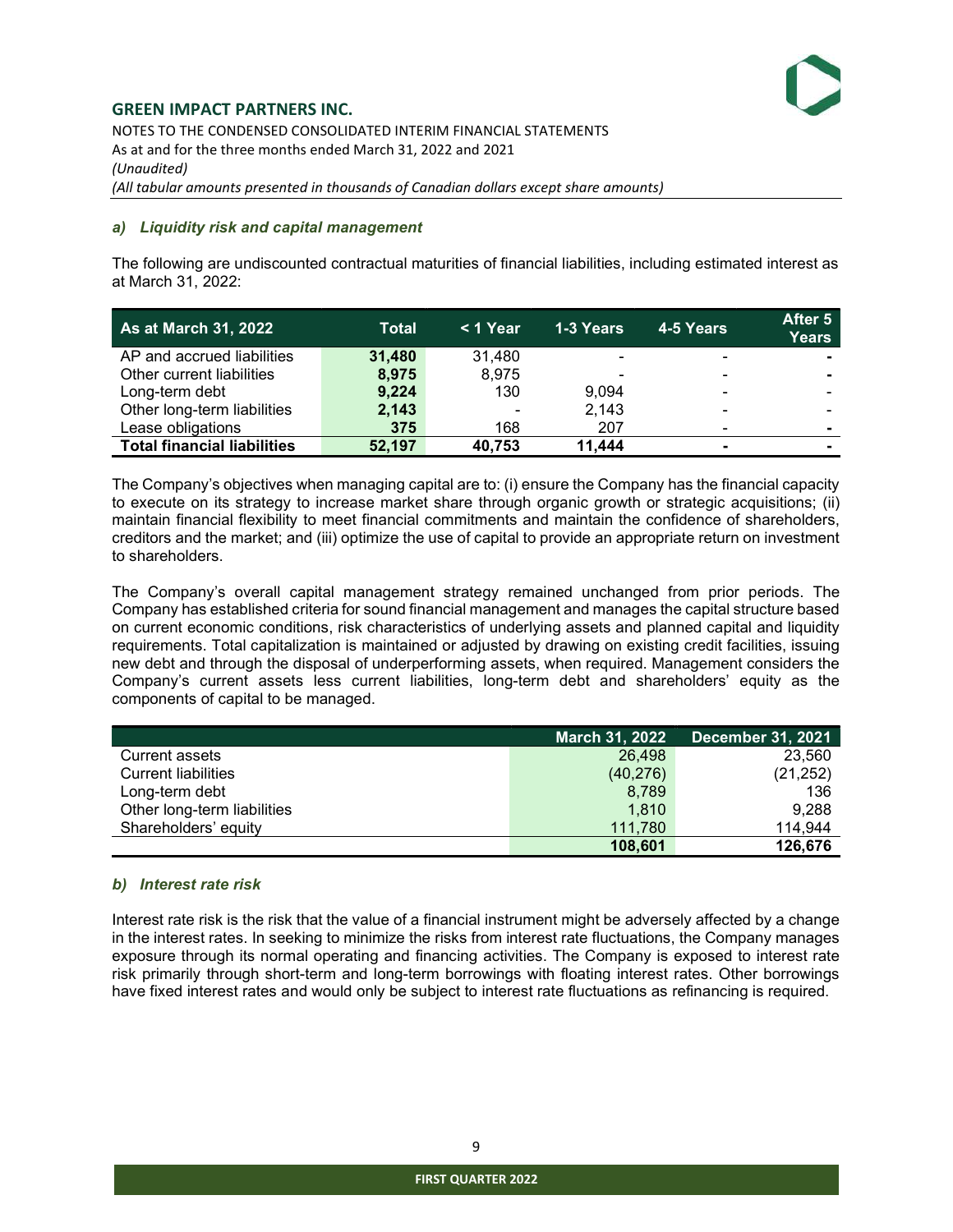NOTES TO THE CONDENSED CONSOLIDATED INTERIM FINANCIAL STATEMENTS As at and for the three months ended March 31, 2022 and 2021 (Unaudited) (All tabular amounts presented in thousands of Canadian dollars except share amounts)

# 5. PROPERTY, PLANT AND EQUIPMENT

| <b>Cost</b>                                  | General<br>Plant &<br>Processing<br>Equipment | Land   | <b>Assets</b><br>Under<br>Construction | <b>Total</b><br><b>Property,</b><br>Plant &<br><b>Equipment</b> |
|----------------------------------------------|-----------------------------------------------|--------|----------------------------------------|-----------------------------------------------------------------|
| Balance, December 31, 2021                   | 49,585                                        | 21,601 | 72,609                                 | 143,795                                                         |
| Additions                                    | 215                                           |        | 13,428                                 | 13,643                                                          |
| Acquisitions                                 |                                               |        | 1.611                                  | 1,611                                                           |
| Capitalization of borrowing costs            |                                               |        | 448                                    | 448                                                             |
| Right of use asset additions                 | 152                                           |        |                                        | 152                                                             |
| Changes in asset retirement obligation asset | (1,987)                                       |        | ۰                                      | (1,987)                                                         |
| Depreciation                                 | (1,250)                                       |        |                                        | (1, 250)                                                        |
| Foreign currency translation                 | (38)                                          |        | (408)                                  | (446)                                                           |
| Balance, March 31, 2022                      | 46,677                                        | 21,601 | 87,688                                 | 155,966                                                         |

## Capitalization of G&A, Share-based payments and borrowing costs

A total of \$0.2 million in G&A expenditures have been capitalized and included in PP&E additions for the three months ended March 31, 2022 (2021 - \$nil). In addition, as outlined in more detail in Notes 8 and 9, a total of \$0.5 million of borrowing costs that are directly attributable to the development of assets under construction were capitalized during the three months ended March 31, 2021. No amounts related to sharebased compensation expense have been capitalized to PP&E to date.

At March 31, 2022 there were no indicators of impairment of property, plant and equipment.

## **Acquisitions**

As discussed in Note 4, the Company converted a previously outstanding \$0.7 million promissory note into an interest in an RNG project in Iowa. As part of this conversion, the Company also assumed a liability of \$0.9 million related to a developer fee.

#### Assets under construction

Assets under construction consist of PP&E for projects that are in the development phase and/or under construction. None of these projects were in operation as at March 31, 2022 and therefore no depreciation has been recorded to date.

The Company's two major and advanced renewable natural gas ("RNG") projects within assets under construction include GreenGas Colorado and Future Energy Park. The Company has also made investments in other earlier stage RNG projects, including one in Southern Alberta and another in Iowa. The following is a summary of amounts recorded in assets under construction by major project for the three months ended March 31, 2022:

|                                   | <b>GreenGas</b><br><b>Colorado</b> | <b>Future</b><br><b>Energy</b><br><b>Park</b> | <b>Other</b><br><b>RNG</b><br><b>Projects</b> | <b>Total Assets</b><br>under<br><b>Construction</b> |
|-----------------------------------|------------------------------------|-----------------------------------------------|-----------------------------------------------|-----------------------------------------------------|
| Balance, December 31, 2021        | 28,256                             | 36,500                                        | 7,853                                         | 72,609                                              |
| Additions                         | 10,525                             | 2.577                                         | 326                                           | 13,428                                              |
| Acquisitions                      | ۰                                  |                                               | 1.611                                         | 1,611                                               |
| Capitalization of borrowing costs | 312                                | 136                                           |                                               | 448                                                 |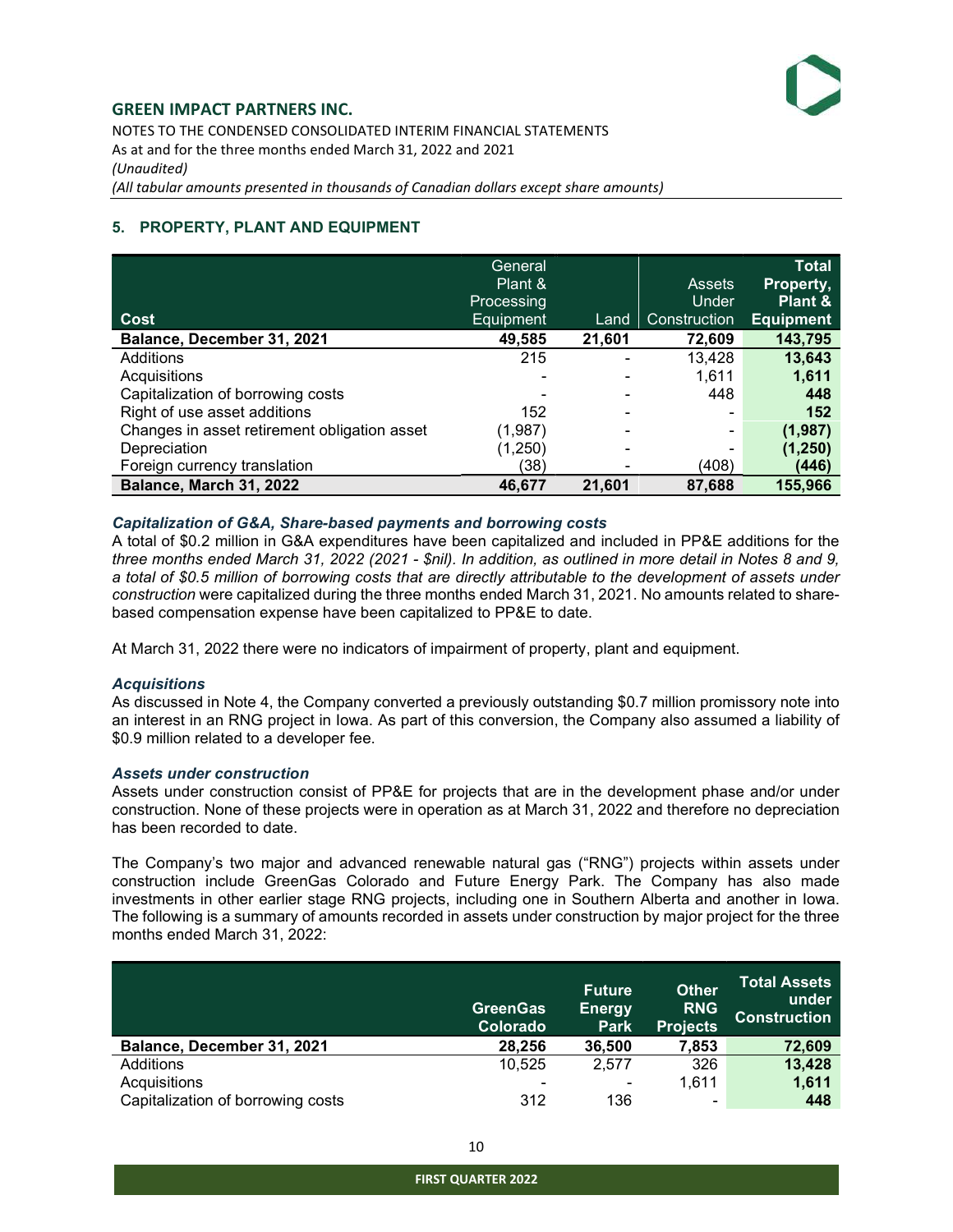NOTES TO THE CONDENSED CONSOLIDATED INTERIM FINANCIAL STATEMENTS As at and for the three months ended March 31, 2022 and 2021 (Unaudited) (All tabular amounts presented in thousands of Canadian dollars except share amounts)

| Foreign currency translation   | (408)  |        |       | (408)  |
|--------------------------------|--------|--------|-------|--------|
| <b>Balance, March 31, 2022</b> | 38.685 | 39.213 | 8.179 | 87.688 |

At March 31, 2022 there were no indicators of impairment of assets under construction.

## 6. INTANGIBLE ASSETS

Below is a continuity of intangible assets as at March 31,2022:

|                                        | <b>Customer</b><br><b>Relationships</b><br>and Contract | Non-<br>competition<br><b>Agreements</b> | <b>Total Intangible</b><br><b>Assets</b> |
|----------------------------------------|---------------------------------------------------------|------------------------------------------|------------------------------------------|
| Balance, December 31, 2021             | 1.773                                                   |                                          | 1,781                                    |
| Amortization                           | (47                                                     | (8)                                      | (55)                                     |
| Impact of foreign currency translation | (24)                                                    |                                          | (24)                                     |
| Balance, March 31, 2022                | 1,702                                                   | $\overline{\phantom{a}}$                 | 1,702                                    |

#### 7. LONG TERM DEBT

|                             |           | <b>US\$ Denominated</b> |           | <b>Canadian \$ Amount</b> |
|-----------------------------|-----------|-------------------------|-----------|---------------------------|
|                             | March 31, | December 31,            | March 31, | December 31,              |
|                             | 2022      | 2021                    | 2022      | 2021                      |
| Corporate credit facility   | n/a       | n/a                     | 8,359     |                           |
| Construction and term loan  | 986       | 718                     | 1,233     | 910                       |
| Other term debt             | 207       | 233                     | 255       | 295                       |
| Lease obligations           | 122       | ۰                       | 337       | 213                       |
|                             | 1,315     | 951                     | 10,184    | 1,418                     |
| Deferred financing costs    | (740)     | (718)                   | (1, 113)  | (1,050)                   |
| Total long-term debt        | 575       | 233                     | 9.071     | 368                       |
| Current portion             |           |                         | 282       | 232                       |
| Long-term portion           |           |                         | 8,789     | 136                       |
| <b>Total long-term debt</b> |           |                         | 9,071     | 368                       |

## Corporate credit facility

On January 11, 2022, the Company entered into a \$30 million two-year committed, revolving credit facility (the "Facility") with a Canadian Schedule 1 bank to be used for general corporate purposes. The Facility is secured by a fixed and floating charge on all the assets of the Company with specific exclusions for the GreenGas Colorado RNG project, Future Energy Park RNG project and Aloha Glass Recycling. Borrowings under the Facility bear interest at Canadian bank prime or US base rate, plus an applicable margin. The margins range from 75 basis points to 175 basis points depending on the Company's debt to tangible net worth as calculated on a quarterly basis. The undrawn portion of the Facility is subject to a standby fee in the range of 15 basis points to 45 basis points. The Facility also provides for the issuances of letters of credit with an interest rate ranging from 225 basis points to 325 basis points.

## Construction and term loan

The Company is party to a USD denominated construction and term loan agreement ("the Project Facility") with a major US bank for the purposes of project financing the Company's GreenGas Colorado Renewable Natural Gas Project ("the GGC Project"). The Project Facility allows for maximum borrowings up to \$37.9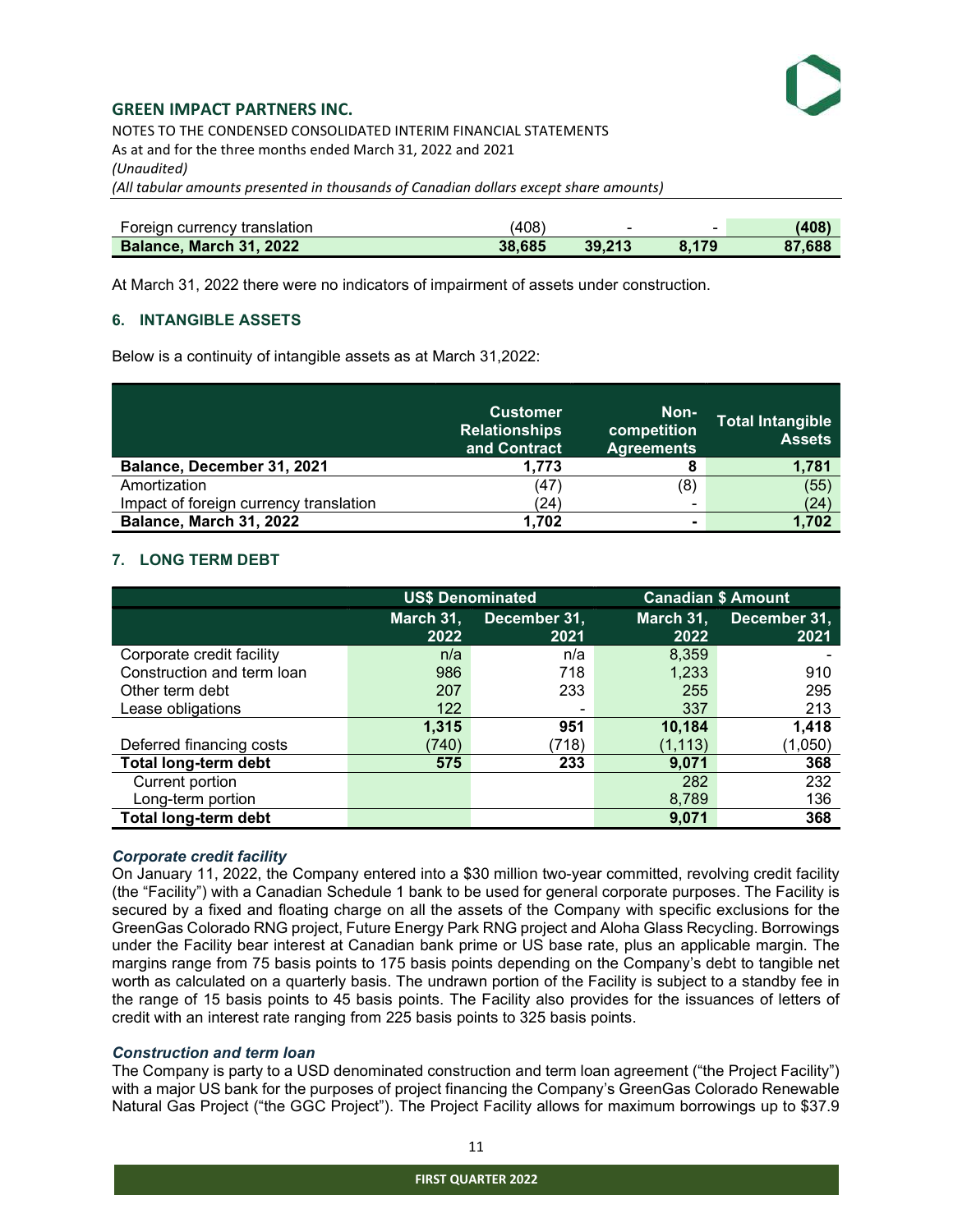

## GREEN IMPACT PARTNERS INC. NOTES TO THE CONDENSED CONSOLIDATED INTERIM FINANCIAL STATEMENTS As at and for the three months ended March 31, 2022 and 2021 (Unaudited) (All tabular amounts presented in thousands of Canadian dollars except share amounts)

million USD (\$48 million CAD). The Project Facility is secured against the assets of the GGC Project only and is non-recourse to other GIP subsidiaries and the parent entity. Borrowings under the Project Facility are provided by way of construction advances based on the progression of construction and spending. Once construction is complete, subject to certain conditions, the construction portion of the Project Facility converts to a term loan ("Conversion Date"). The term loan then matures and expires ("Maturity Date") on the earlier of (a) June 30, 2023 (the "Conversion Date Deadline") if the Conversion Date has not occurred by that date, or (b) the sixth (6th) anniversary of the Conversion Date.

The Project Facility provides for an interest-only period that commences from the initial advance and ends on the earlier of the Maturity Date or the Conversion Date. Interest accrues during the interest-only period and is payable on a quarterly basis. Subsequent to the interest-only period, the balance of the Project Facility must be paid in full prior to the Maturity Date by way of pre-determined quarterly principal and interest payments. Prior to the Conversion Date, interest is charged at a rate of US Prime plus 2.75% and after the Conversion date at US Prime plus 1.00%. At no time shall the interest rate be less than 3.25%. Subsequent to March 31, 2022, the Company entered into a fixed-rate interest rate swap to fix the floating interest rate during the six-year term loan at 7.35%. The fixed-rate interest rate swap expires on June 30, 2029.

## Deferred financing costs

The following is a summary of changes in deferred financing costs for the three months ended March 31, 2022:

|                              | Corporate<br><b>Credit Facility</b> | <b>GreenGas</b><br><b>Construction</b><br><b>Facility</b> | <b>Total</b><br><b>Deferred</b><br><b>Financing</b><br><b>Costs</b> |
|------------------------------|-------------------------------------|-----------------------------------------------------------|---------------------------------------------------------------------|
| Balance, December 31, 2021   | 140                                 | 910                                                       | 1,050                                                               |
| New costs incurred           | 76                                  | 343                                                       | 419                                                                 |
| Amortization                 | (35)                                | (312)                                                     | (347)                                                               |
| Foreign currency translation | $\blacksquare$                      | (9)                                                       | (9)                                                                 |
| Balance, March 31, 2022      | 181                                 | 932                                                       | 1,113                                                               |

The new costs incurred on the GreenGas Construction Facility for the three months ended March 31, 2022 represents interest that has accrued for the period associated with the interest-only period. The amortization related to the corporate credit facility was recorded as interest expense on the Statement of Loss and Comprehensive Loss. The \$0.3 million of amortization associated with construction facility is first recognized as interest expense and then capitalized to assets under construction as capitalized borrowing costs.

# 8. OTHER LONG-TERM LIABILITIES

As part of the contribution of certain assets by a non-controlling interest for Future Energy Park ("FEP"), the Company assumed certain short and long-term liabilities. The liabilities have varied due dates, which are based on specified project milestones including Final Notice to Proceed ("FNTP") and Commercial Operations Date ("COD"). FNTP for Future Energy Park is currently estimated to be in Q1 2023 and COD is currently estimated to occur in Q1 2025. The long-term liabilities were present valued using a discount rate of 6%, which was assumed to be a reasonable estimate of the cost of project financing. In subsequent reporting periods, accretion will be recognized to increase the discounted long-term liabilities up to the undiscounted face value by the time of settlement with a corresponding increase to assets under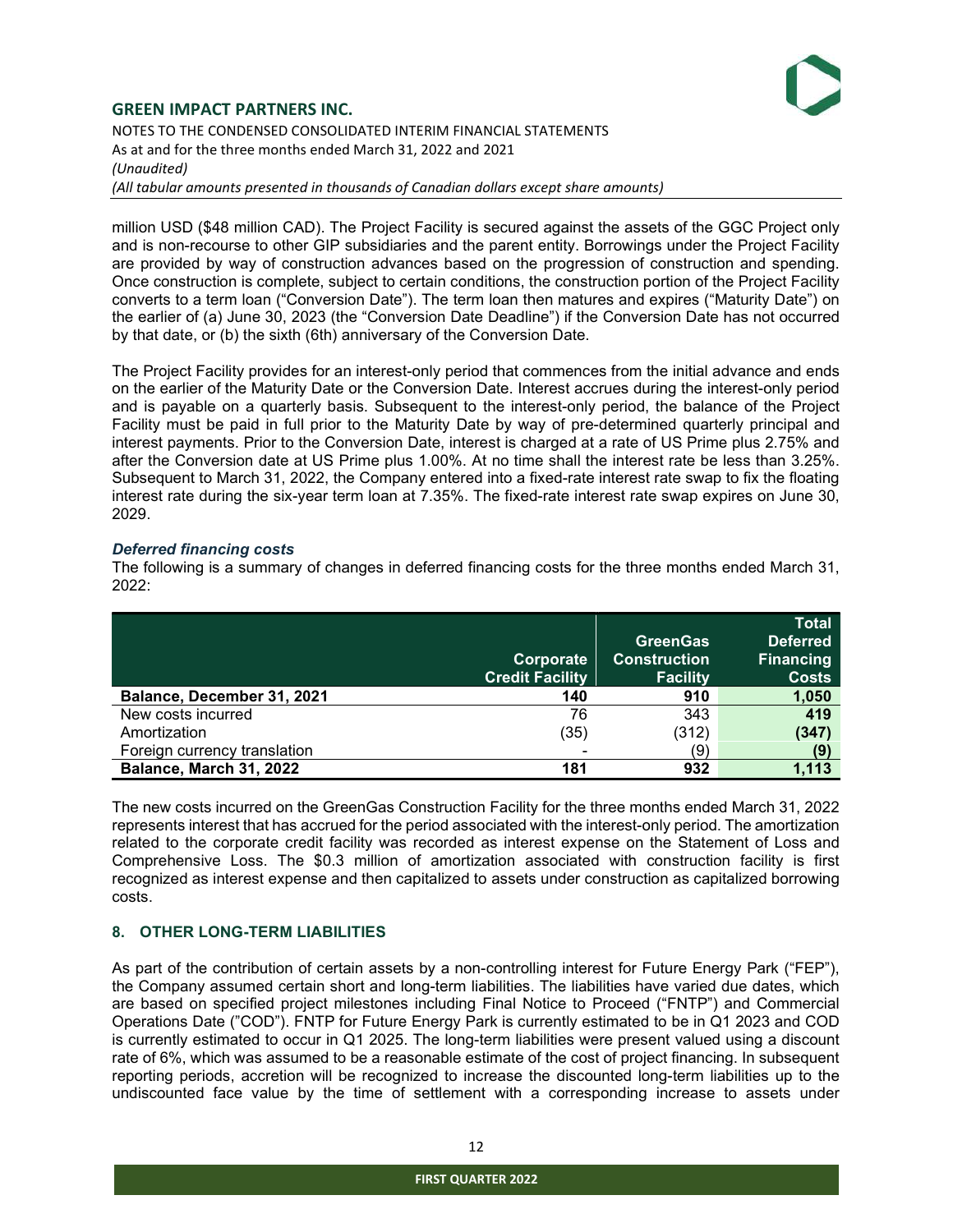

# GREEN IMPACT PARTNERS INC. NOTES TO THE CONDENSED CONSOLIDATED INTERIM FINANCIAL STATEMENTS As at and for the three months ended March 31, 2022 and 2021 (Unaudited)

(All tabular amounts presented in thousands of Canadian dollars except share amounts)

construction as capitalized borrowing costs. At March 31, 2022, \$7.7 million of these liabilities that are due on FNTP became current and were presented as such on Statement of Financial Position.

As outlined in Note 4, as part of the conversion of the previously outstanding promissory note to an interest in an Iowa RNG project, the Company assumed a liability of \$0.9 million, which is payable in three tranches, two of which totaling \$0.8 million are due within the next twelve months and the incremental \$0.1 million is due upon COD, which is currently projected to be in late 2023 or early 2024.

The changes in the liabilities assumed, including the settlement category and the balance that remains outstanding at March 31, 2022, are summarized below:

|                                | <b>Other</b><br><b>Current</b><br><b>Liabilities</b> | <b>Other</b><br>Long-term<br><b>Liabilities</b> | Total<br><b>Assumed</b><br>Liabilities |
|--------------------------------|------------------------------------------------------|-------------------------------------------------|----------------------------------------|
| Balance, December 31, 2021     | $\blacksquare$                                       | 9,288                                           | 9,288                                  |
| Accretion                      | $\overline{\phantom{a}}$                             | 136                                             | 136                                    |
| New liabilities incurred       | 833                                                  | 67                                              | 900                                    |
| Changes in settlement category | 7,681                                                | (7,681)                                         |                                        |
| <b>Balance, March 31, 2022</b> | 8,514                                                | 1.810                                           | 10,324                                 |

The total undiscounted value of the long-term liabilities is \$10.3 million.

## 9. ASSET RETIREMENT OBLIGATIONS

| Balance, December 31, 2021     | 14,287  |
|--------------------------------|---------|
| Changes in estimates           | (1,987) |
| Accretion                      | 68      |
| <b>Balance, March 31, 2022</b> | 12,368  |

The Company has estimated the net present value of its asset retirement obligation to be \$12.4 million as at March 31, 2022 (December 31, 2021 – \$14.3 million) based on a total undiscounted future liability of \$20.7 million (December 31, 2021 – \$20.7 million). This liability represents obligations of the Company for its water and solids treatment and recycling facilities to abandon and dispose of the equipment and reclaim the sites. These payments are expected to be made by 2044. The Company calculated the present value of the obligations using a discount rate of 2.18% (December 31, 2021  $-$  1.68%) to reflect the market assessment of the time value of money as well as risks specific to the liabilities that have not been included in the cash flow estimates. The inflation rate used in determining the cash flow estimate was 1.8% per annum (December 31, 2021 – 1.8%).

The Company has issued a \$3.2 million (December 31, 2021 – \$3.2 million) performance bond to the Government of Saskatchewan for a landfill in Saskatchewan.

#### 10. SHAREHOLDERS EQUITY

#### Authorized Share Capital

Unlimited Class A Voting Common Shares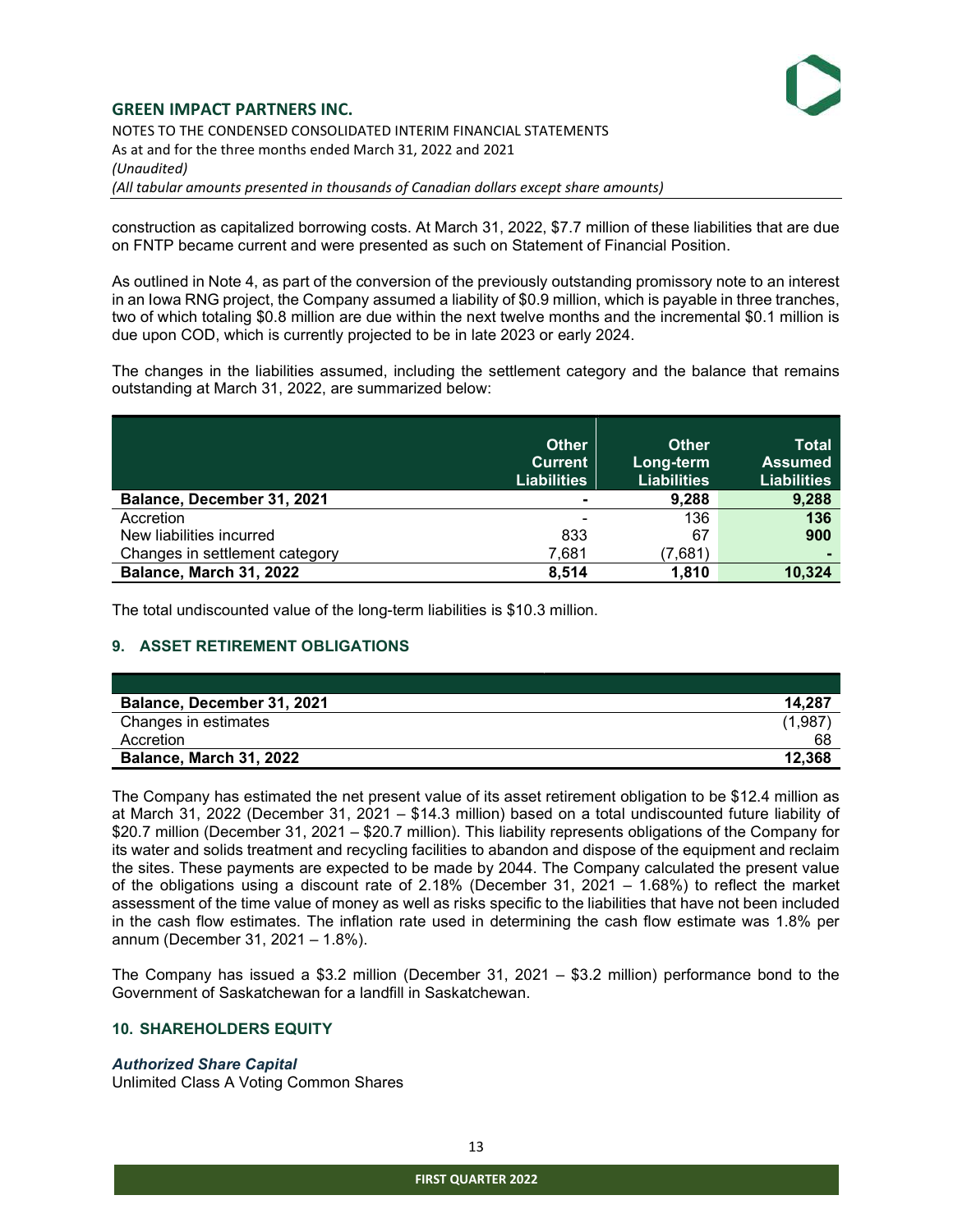NOTES TO THE CONDENSED CONSOLIDATED INTERIM FINANCIAL STATEMENTS As at and for the three months ended March 31, 2022 and 2021 (Unaudited)

(All tabular amounts presented in thousands of Canadian dollars except share amounts)

|                            | Number of Shares. N      | \$ Amount |
|----------------------------|--------------------------|-----------|
|                            | (# )                     | (000's)   |
| Balance, December 31, 2021 | 100                      | 112,856   |
| Treasurv shares acquired   | $\overline{\phantom{0}}$ | (2, 559)  |
| Balance, December 31, 2021 | 20.300.005               | 110,297   |

#### Acquisition of Treasury Shares

Treasury shares are purchased and held by the Company for the purpose of, inter alia, issuing shares to officers, directors and employees under the Company's existing Share Unit Plan as described in Note 17, which was approved by shareholders on November 19, 2021. During the three months ended March 31, 2022, the Company acquired 327,003 common shares as treasury shares for \$2.6 million, in accordance with its long-term incentive share unit plan (the "Share Unit Plan"). At March 31, 2022, the Company is holding 520,000 treasury shares.

#### 11. INCOME/LOSS PER SHARE

|                                          | <b>March 31, 2022</b><br>(# of shares) | <b>March 31, 2021</b><br>(# of shares) |
|------------------------------------------|----------------------------------------|----------------------------------------|
| Weighted average number of common shares |                                        |                                        |
| outstanding:                             |                                        |                                        |
| Basic                                    | 20,300,005                             | 10,300,005                             |
| Fully diluted                            | 20,466,312                             | 10,300,005                             |

## 12. SHARE-BASED COMPENSATION

#### Share Unit Plan

There were no Share Units issued, exercised, cancelled, or forfeited for the three months ended March 31, 2022. At March 31, 2022 there were a total of 331,237 Share Units outstanding.

The Company recognized share-based compensation expense of \$0.3 million relating to the Share Unit Plan for the three months ended March 31, 2022 (March 31, 2021 - \$nil). The total remaining fair value of all outstanding share units to be recognized as share-based compensation expense in future periods is \$1.7 million.

#### Stock Option Plan

There were no Stock Options issued, exercised, cancelled, or forfeited for the three months ended March 31, 2022. At March 31, 2022 there were a total of 431,698 unvested Stock Options outstanding at a weighted average exercise price of \$5.00 per option.

The Company recognized share-based compensation expense of \$0.1 million relating to the Stock Option Plan for the three months ended March 31, 2022 (March 31, 2021 - \$nil). The total remaining fair value of all outstanding Stocks Options to be recognized in future periods is \$0.7 million.

#### 13. NON-CONTROLLING INTERESTS

At March 31, 2022, GIP controlled, by way of either ownership of voting shares or control over the Board of Directors and/or management committees, two subsidiaries in which the Company does not own 100% of the issued and outstanding shares: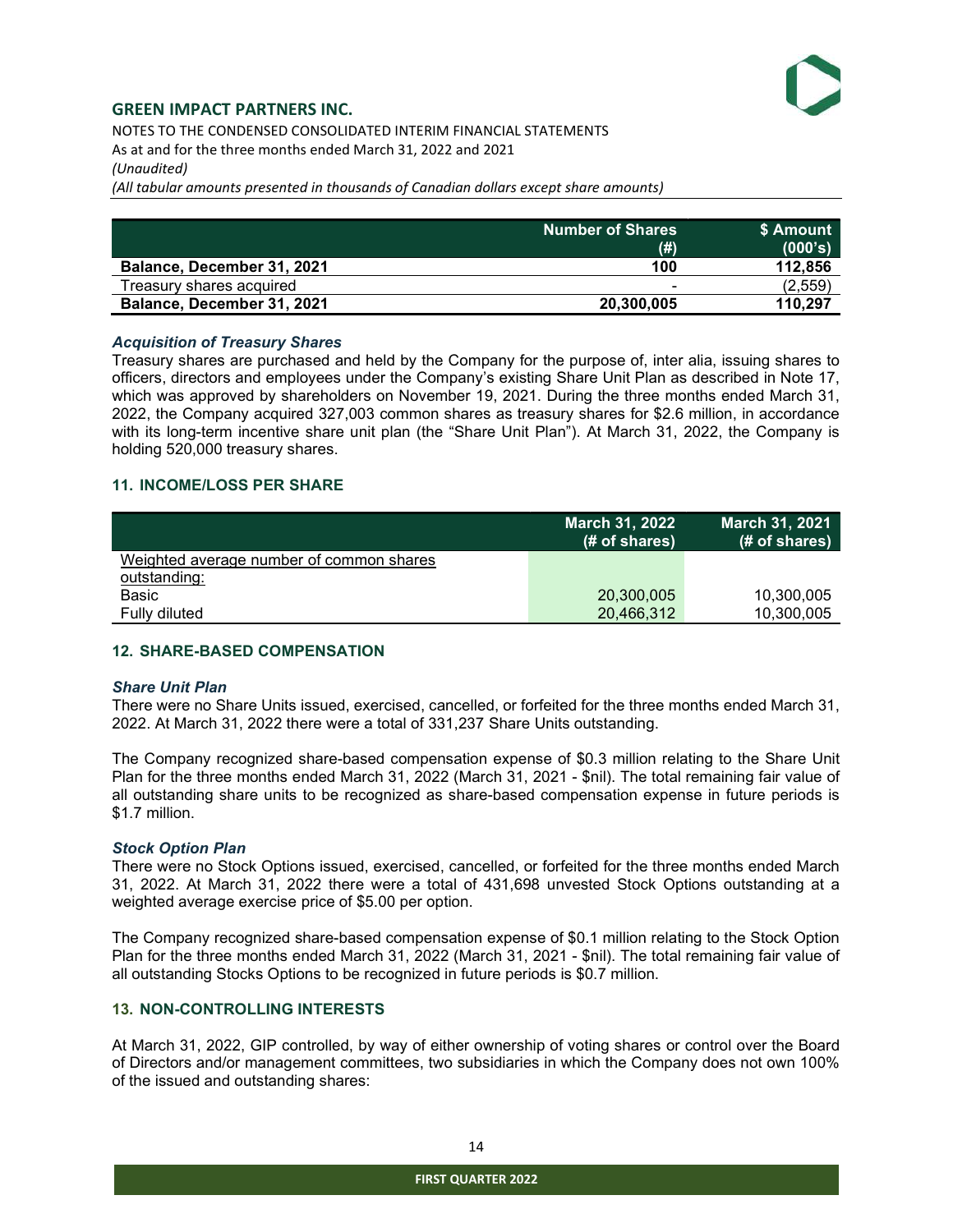NOTES TO THE CONDENSED CONSOLIDATED INTERIM FINANCIAL STATEMENTS As at and for the three months ended March 31, 2022 and 2021 (Unaudited) (All tabular amounts presented in thousands of Canadian dollars except share amounts)

1) Future Energy Development Corp. ("FEDC"); and

2) Aloha Glass Recycling ("AGR").

As it was determined that GIP controlled these entities, 100% of the financial position and operating results from each of the subsidiaries has been included in the condensed consolidated interim financial statements with a non-controlling interest recorded as a separate component of equity related to the portion of these subsidiaries owned by minority interests.

The following is a summary of the changes in non-controlling interests for the three months ended March 31, 2022:

|                                                     |             |            | <b>Consolidated</b> |
|-----------------------------------------------------|-------------|------------|---------------------|
|                                                     | <b>FEDC</b> | <b>AGR</b> | Total               |
| Balance, December 31, 2021                          | 12.001      | 794        | 12,795              |
| Non-controlling interest share of net income/(loss) | $\,$        | 16         | 16                  |
| <b>Balance, March 31, 2022</b>                      | 12.001      | 810        | 12.811              |

# 14. FINANCE COSTS

|                                          | <b>March 31, 2022</b> | March 31, 2021 |
|------------------------------------------|-----------------------|----------------|
| Interest on long-term debt               | 26                    | 408            |
| Amortization of deferred financing costs | 27                    | 42             |
| Accretion on asset retirement obligation | 68                    |                |
|                                          | 121                   | 517            |

# 15. RELATED PARTY TRANSACTIONS

The Chief Executive Officer of the Company is the Executive Chairman of Wolverine and owns approximately 49% of the issued and outstanding shares of Wolverine. Wolverine, as a result of the Transaction, owns approximately 25% of the issued and outstanding shares of GIP and is therefore considered to be a related party of the Company. Consequently, the Transaction with Wolverine, as described in Note 1 to the consolidated annual financial statements, was a related party Transaction. In addition to the Transaction, Wolverine provided certain transitional services to GIP including personnel, systems and software. The transaction services agreement's term ended on December 31, 2021. At March 31, 2022, the total net amount owed to GIP from Wolverine amounted to \$0.4 million. This was fully settled subsequent to quarter end.

## 16. SEGMENT REPORTING

The Company currently operates as a water and industrial service provider and a renewable energy producer, which forms its two reporting segments – Water and Industrial, and Energy Production. The Water and Industrial segment consists of water, waste and solids disposal and recycling services as well as other marketing operations. The Water and Industrial segment spans a range of industries including agriculture, forestry, government, midstream companies, public infrastructure, oil and gas production companies, potash and utilities. The Energy Production segment is currently comprised of multiple pre-production renewable energy projects. Given that all energy projects are pre-production, no revenue and expenses have been realized or incurred. Only construction and initial development investments have been made to date and as such the segment is reported below for the Energy Production Segment. The renewable energy projects range from various forms of renewable natural gas to biofuel production.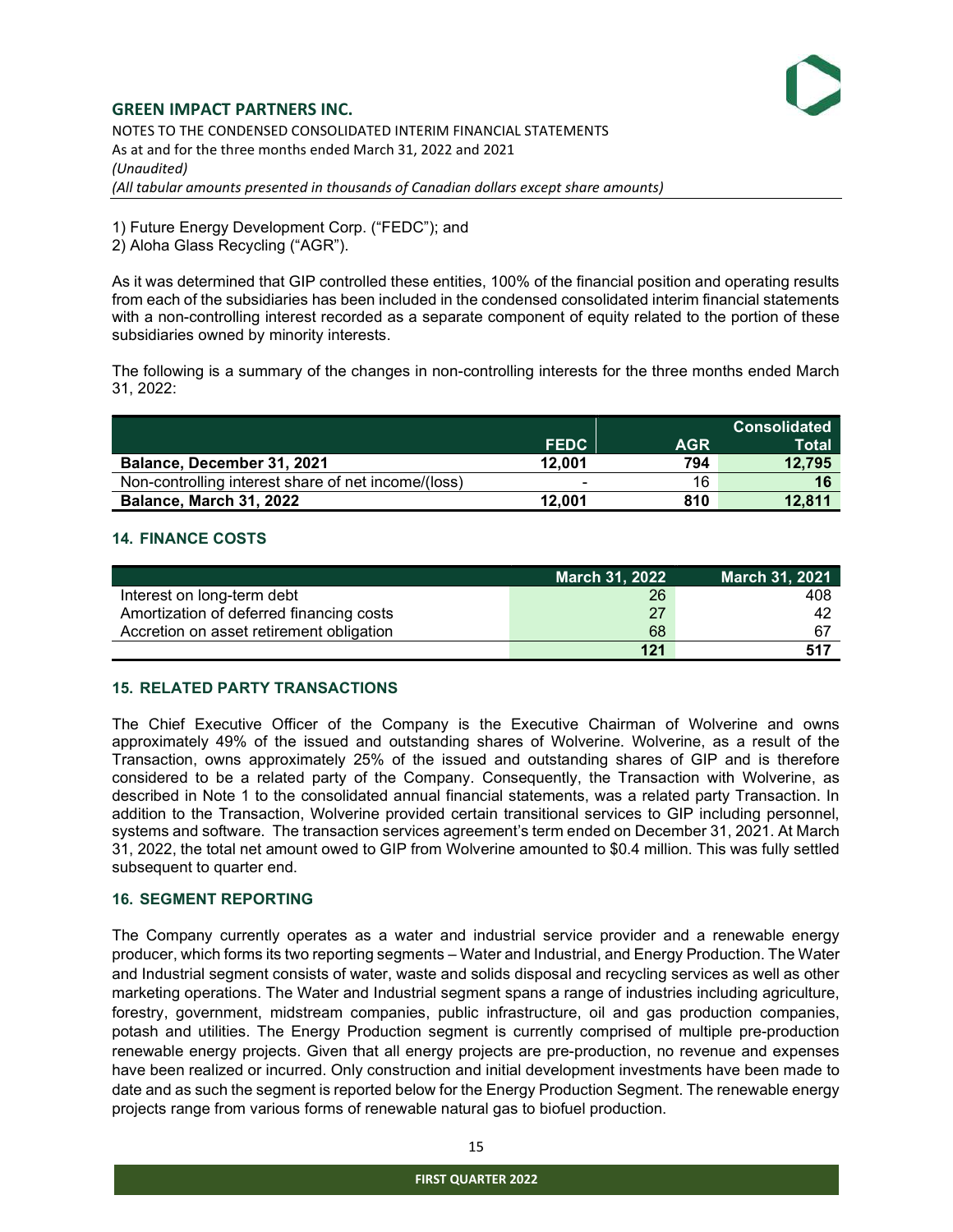NOTES TO THE CONDENSED CONSOLIDATED INTERIM FINANCIAL STATEMENTS As at and for the three months ended March 31, 2022 and 2021 (Unaudited) (All tabular amounts presented in thousands of Canadian dollars except share amounts)

Below is information for the Company's operating segments for the three months ended March 31, 2022 and 2021.

#### Assets and Liabilities

|                               | Water &           | <b>Energy</b>     |           |              |
|-------------------------------|-------------------|-------------------|-----------|--------------|
| <b>March 31, 2022</b>         | <b>Industrial</b> | <b>Production</b> | Corporate | <b>Total</b> |
| Property, plant and equipment | 78.713            | 77.253            | ٠         | 155,966      |
| Total assets                  | 108.732           | 77.369            | 5.071     | 191.172      |
| <b>Total liabilities</b>      | 35,809            | 21.449            | 9.323     | 66,581       |

|                               | Water &           | <b>Energy</b>            |                          |              |
|-------------------------------|-------------------|--------------------------|--------------------------|--------------|
| <b>March 31, 2021</b>         | <b>Industrial</b> | <b>Production</b>        | Corporate                | <b>Total</b> |
| Property, plant and equipment | 68.096            | $\overline{\phantom{0}}$ | $\sim$                   | 68,096       |
| Total assets                  | 80.686            | $\overline{\phantom{a}}$ | $\overline{\phantom{0}}$ | 80,686       |
| Total liabilities             | 54.981            | ٠                        | ٠                        | 54.981       |

#### Operating Results

|                                   | Water &           | <b>Energy</b>     |           |              |
|-----------------------------------|-------------------|-------------------|-----------|--------------|
| Three Months Ended March 31, 2022 | <b>Industrial</b> | <b>Production</b> | Corporate | <b>Total</b> |
| Revenue                           | 44.787            | $\blacksquare$    | ۰.        | 44,787       |
| Depreciation and amortization     | 1,305             | -                 |           | 1,305        |
| Other operating expense           | 42,702            |                   | 879       | 43,581       |
| Non-operating expense (income)    | 74                |                   | 432       | 507          |
| Loss before tax                   | 706               | $\blacksquare$    | (1.311)   | (606)        |

|                                   | Water &           | <b>Energy</b>     |                |        |
|-----------------------------------|-------------------|-------------------|----------------|--------|
| Three Months Ended March 31, 2021 | <b>Industrial</b> | <b>Production</b> | Corporate      | Total  |
| Revenue                           | 27,788            | $\blacksquare$    |                | 27,788 |
| Depreciation and amortization     | 1.070             | -                 | -              | 1,070  |
| Other operating expense           | 26,482            | ۰                 | ۰              | 26,482 |
| Non-operating expense (income)    | 517               | $\blacksquare$    | $\blacksquare$ | 517    |
| Loss before tax                   | (281)             | $\blacksquare$    | $\blacksquare$ | (281)  |

## 17. COMMITMENTS

During the year, the Company entered into various agreements related to the construction of the GreenGas Colorado project, which include an Engineering, Procurement and Construction ("EPC") agreement, an agreement for the construction of a natural gas connection, and a development fee. The total cost of these aspects of the project is estimated to be approximately \$56.2 million USD (\$70.2 million CAD). The Company is currently funding the project expenditures through non-recourse project debt financing as described in Note 12. At December 31, 2021, a total of approximately \$23.9 million USD (\$29.9 million CAD) of committed costs under these agreements remains to be incurred.